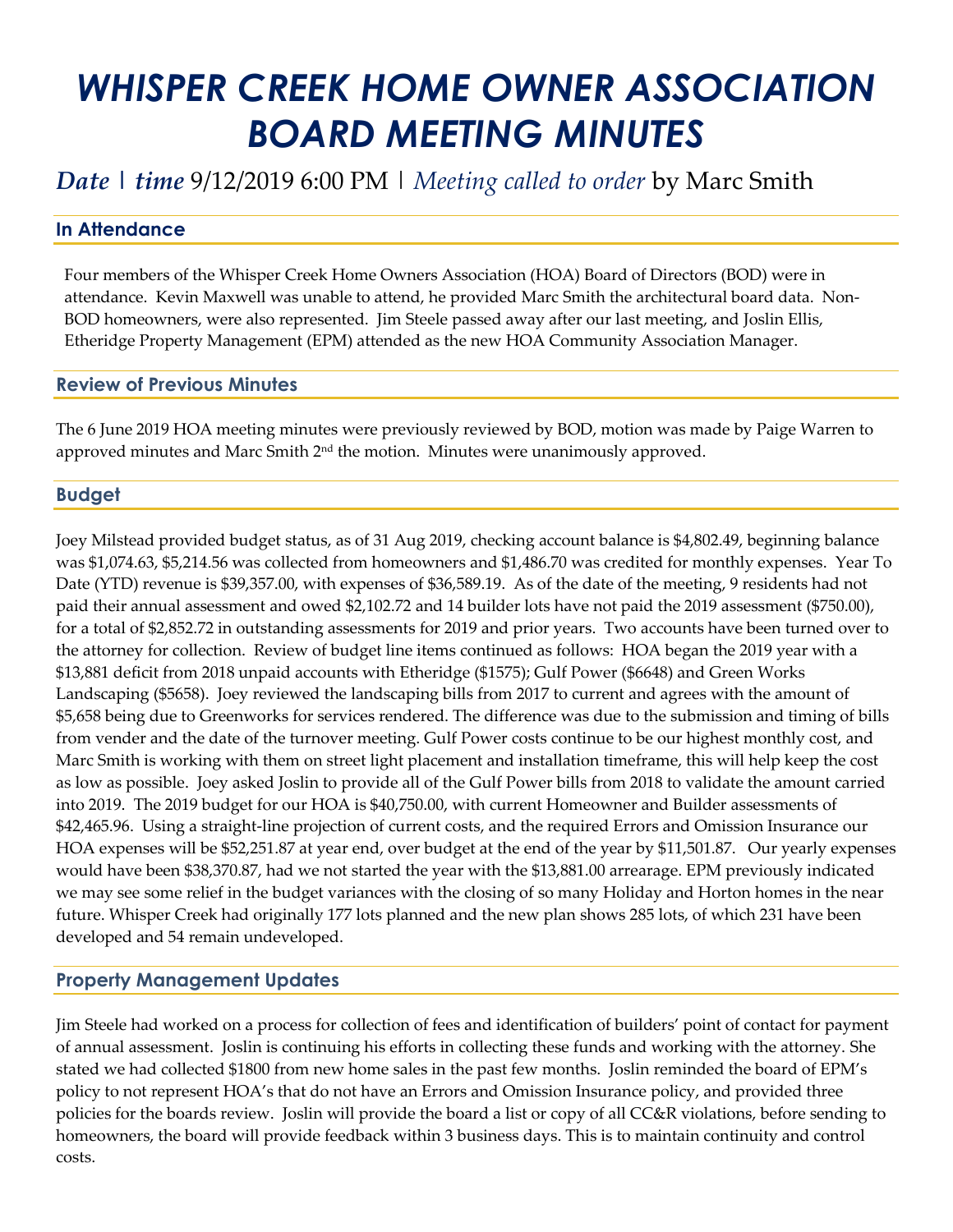#### **Home Owner Discussions**

- Marc Smith began the meeting with a Welcome and introductions. He also welcomed and extended condolences from the board to Jim Steele's daughter Kayte, who is now living in the neighborhood.
- After a thorough review of the HOA budget and financial situation the subject of a one-time assessment was mentioned, to get out of our financial deficit. A one-time assessment of \$50.00 per homeowner, would clear the expected 2019 budget arrearage of \$11,501.87. Frank Papasavas referred to the CC&Rs and reminded everyone that a one-time assessment would require a ¾ vote of homeowners/proxy, and we will be voting new board members in January with the same requirements, so we need to postpone until January.
- Frank suggested Gulf Power add \$5.00 to each residential bill to cover the cost of street lights, but when he called Gulf Power, found out this was not an effective solution.
- A homeowner asked if Gulf Power could remove and place lights in different locations, no one had an answer to this. Marc Smith will follow-up with a Gulf Power representative.
- A home owner asked how many street lights were planned for our subdivision, and Marc indicated a green box on the easement is an indicator of a planned light pole. No one knew how many green boxes there are.
- Marc brought up the 2020 Annual Assessment, and wanted to discuss increasing next year, to eliminate the financial deficit in the future. Frank Papasavas made a motion to increase the assessment by 25%, which would make the fee \$250.00 next year. Joey Milstead 2<sup>nd</sup> the motion, it was unanimously voted to approve.
- An increase in the annual assessment would provide a budget or projected income of \$57,750. Calculating 231 current improved lots, and knowing more homes will sell during the year, will get the HOA back to a positive financial status, and thus allow more street lights to be installed in areas that need them.
- When asked how much it will cost the HOA for EPM to send the annual letters and request for proxy, Joslin Ellis provided \$230.00 estimate for letter and postage.
- Marc Smith informed the board, that Kevin Maxwell, Architectural Control Board (ACB), had received 16 requests, all approved with zero issues, since the last meeting. The team plans for a one week turn-aroundtime for most submissions, with the average now at two work days. Kevin did not attend meeting.
- CC&R update, Frank received letter from county animal control regarding a Leach Law petition they received. It did not have enough signatures (14 signed but needed 18) Marc recommended modifying CC&R Article IV, section 19 to remove "as per county regulations" to require home owners to keep pets on a leach. Melissa Orr, then brought out the petition with the required number of signatures, to be sent to county offices. According to Ms. Orr our area will now be a leach law required area.
- Error and Omission Insurance, Joslin provided three quotes for this HOA board required insurance, Bankers Insurance Group provided the best coverage for the lowest cost, with options for payment. Frank Papasavas motioned to accept Bankers Insurance Group proposal beginning January 2020, Marc Smith 2<sup>nd</sup> the motion, all voted in favor to establish contract with Bankers.
- Frank Papasavas received via certified mail, letter from the City of Milton, addressing a new requirement pertaining to a Pressure Vacuum Breaker Assembly (PVB) backflow assembly that needed to be purchased, installed on the irrigation meter at Preservation Blvd and have annual tests/reports submitted to them. This is a city-wide requirement and failing to comply would result in fines. This assembly will need to be installed and tested by a certified plumber; we were provided a list of certified area plumbers. He was not provided an actual cost, but an approximate \$300-\$400 for the unit purchase, and about the same for the installation. Motion was made by Frank Papasavas to purchase and install assembly, Joey Milstead  $2<sup>nd</sup>$  the motion, board voted unanimously to approve.
- Homeowners can reach the BOD at[: whispercreekhoaboard@gmail.com.](mailto:whispercreekhoaboard@gmail.com) All BOD meeting notes can be found on [www.epmfl.net/whispercreek.](http://www.epmfl.net/whispercreek)